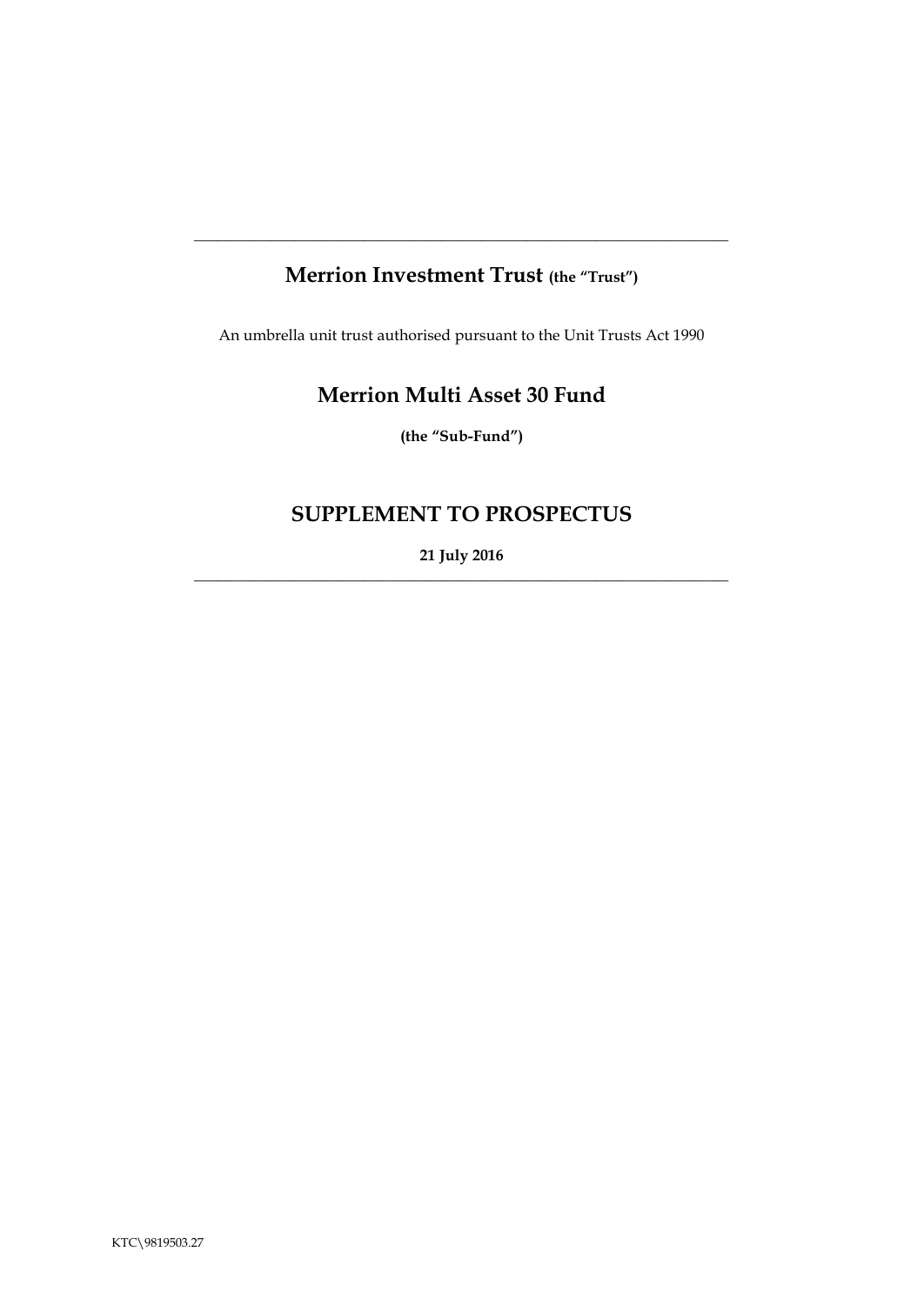The Merrion Multi Asset 30 Fund is a Sub-Fund of the Merrion Investment Trust, an umbrella unit trust, in which different Sub-Funds may be created from time to time, with the prior approval of the Central Bank. Units are currently offered through this Supplement and each Addendum hereto.

A description of the Merrion Investment Trust which is established in Ireland and has been authorised as a Retail Investor Alternative Investment Fund under the Central Bank's AIFMD Rules, its management and administration, taxation and risk factors is contained in the Prospectus.

**This Supplement relates to the Merrion Multi Asset 30 Fund and forms part of the Prospectus. This Supplement must be read in the context of and together with the Prospectus and any Addendum hereto. In particular, investors should read the risk factors set out in the Prospectus.** 

The Directors of the Manager, whose names appear in the Prospectus, accept responsibility for the information contained in this Supplement. To the best of the knowledge and belief of the Directors (who have taken all reasonable care to ensure that such is the case), the information contained in this Supplement is in accordance with the facts and does not omit anything likely to affect the import of such information.

Unless otherwise stated, all capitalised terms shall have the same meaning herein as in the Prospectus.

There are currently 20 other sub-funds of the Trust:

Merrion Managed Fund Merrion Global Equity Fund Merrion Technology Fund Merrion Technology Fund Series II Merrion European Equity Fund Merrion Fixed Interest Fund Merrion Irish Equity Fund Merrion Cash Fund Merrion Ethical Fund Merrion Long Dated Bond Fund Merrion High Alpha Fund (RIAIF) Merrion US Equity Fund Merrion UK Equity Fund Merrion Eurozone Fund Merrion Japanese Equity Fund Merrion Emerging Market Equity Fund Merrion Ethical Global Equity Fund Merrion Multi Asset 50 Fund Merrion Multi Asset 70 Fund Merrion Multi Asset 90 Fund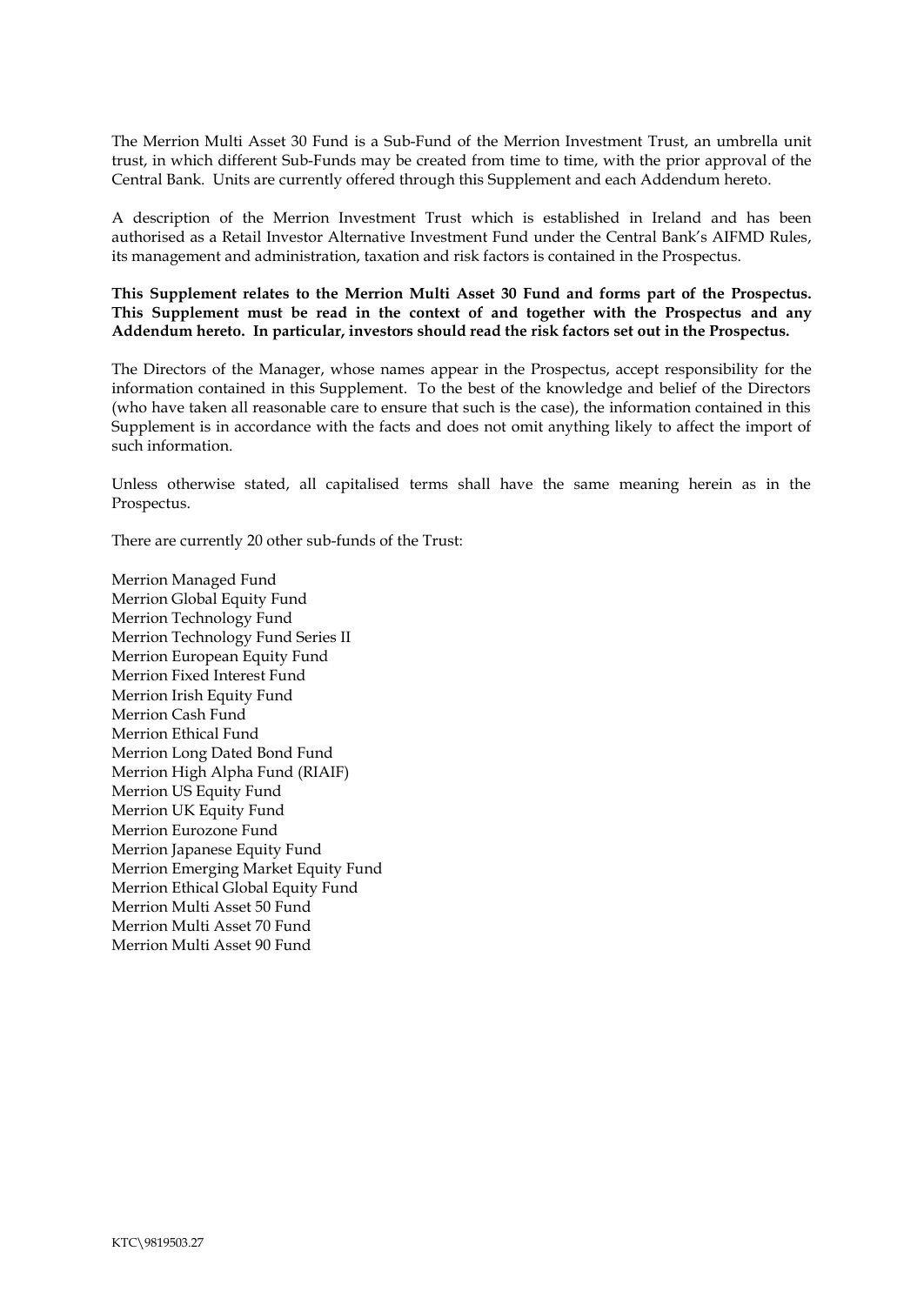# TABLE OF CONTENTS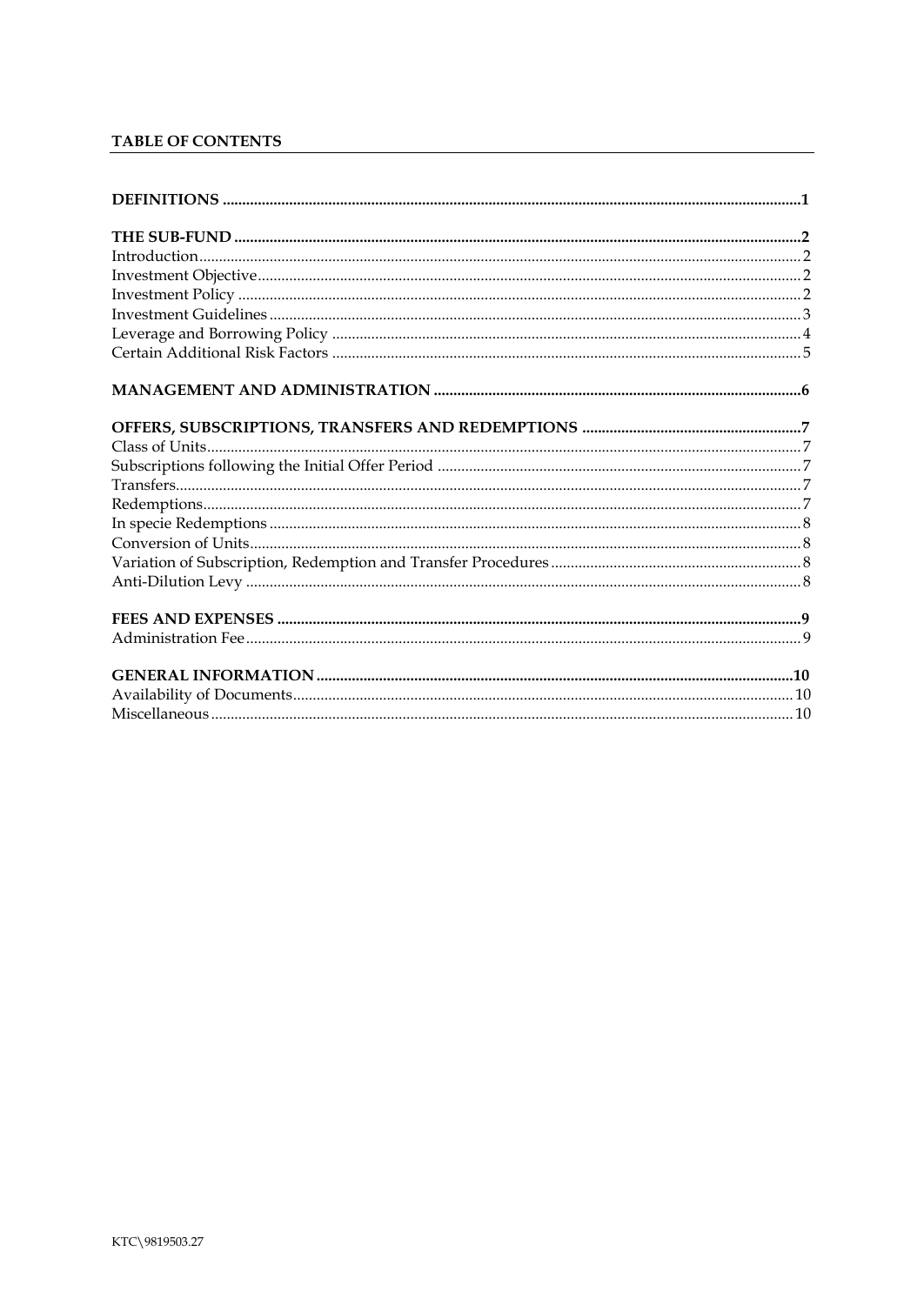## <span id="page-3-0"></span>**DEFINITIONS**

| "Base Currency"     | means Euro;                                                                                                                                                                                           |
|---------------------|-------------------------------------------------------------------------------------------------------------------------------------------------------------------------------------------------------|
| "Business Day"      | has the meaning ascribed to it in the Prospectus;                                                                                                                                                     |
| "Class"             | means the Class A, Class B and Class C Units and<br>any further classes of Units created in the Sub-Fund<br>in the future, details of which will be set out in a<br>separate Addendum for each class; |
| "Prospectus"        | means the prospectus of the Trust dated 21 July 2016<br>and all relevant supplements and revisions thereto;                                                                                           |
| "Redemption Date"   | means the every Business Day of each month;                                                                                                                                                           |
| "Sub-Fund"          | means the Merrion Multi Asset 30 Fund, a Sub-Fund<br>of the Trust;                                                                                                                                    |
| "Subscription Date" | means every Business Day of each month;                                                                                                                                                               |
| "Supplement"        | means this supplement;                                                                                                                                                                                |
| "Units"             | means one undivided share in the assets of the Sub-<br>Fund which may be designated as one or more Class;                                                                                             |
| "Valuation Date"    | means every Business Day of each month; and                                                                                                                                                           |
| "Valuation Point"   | means 9.00 p.m. (Dublin time) on the Valuation Date<br>immediately preceding each Subscription Date and<br>Redemption Date.                                                                           |

The following definitions apply throughout this Supplement unless the context requires otherwise: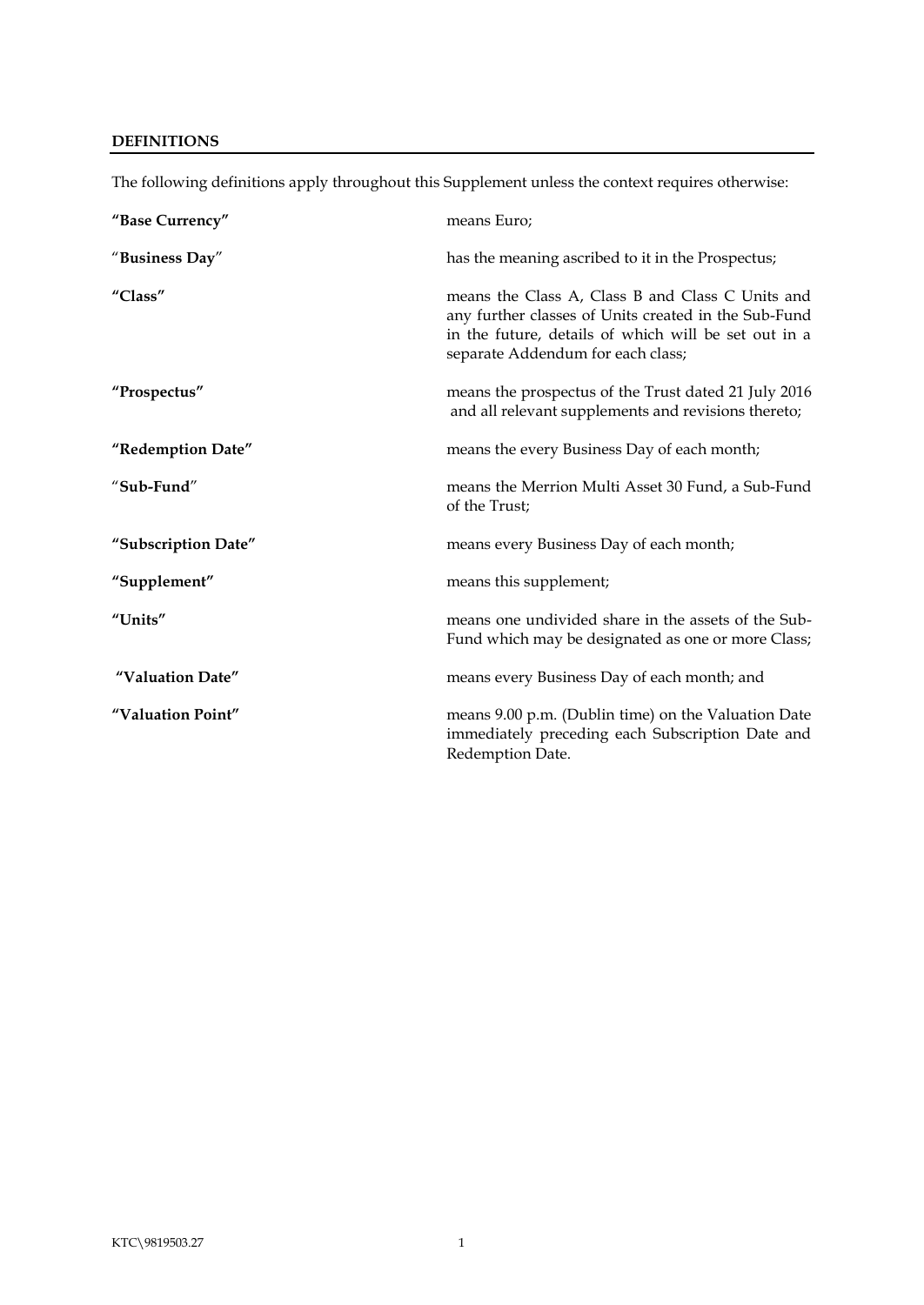### <span id="page-4-0"></span>**THE SUB-FUND**

#### <span id="page-4-1"></span>**Introduction**

This Supplement is issued in connection with the offer of the Units. Details of each Class available are set out in a separate Addendum for each Class. The Manager may create new Classes in the Sub-Fund from time to time, provided that the creation of any such new Class is notified in advance to the Central Bank. A separate pool of assets will not be maintained for each Class.

The Sub-Fund is denominated in Euro.

#### <span id="page-4-2"></span>**Investment Objective**

The investment objective of the Sub-Fund is to maximise the rate of capital appreciation, subject to relevant prudential considerations with regard to the spread of risk and the credit quality of individual investments.

#### <span id="page-4-3"></span>**Investment Policy**

The Sub-Fund will seek to achieve its investment objective by investing directly in a broad and diversified range of asset types with no specific focus on industry sector, geographic region, capitalisation level, issuer type or asset type. It is intended that the Manager may employ a variety of techniques and strategies in order to achieve the investment objective and potential investments will be evaluated on the basis of the Manager's own expertise and internal procedures. Without prejudice to the foregoing, the assets of the Sub-Fund will include Transferable Securities, including bonds and equities, listed or traded on recognised markets, exchange traded funds ("**ETFs**"), collective investment schemes and exposures to commodities. The Manager intends that the investments will be marketable and of a high quality.

Transferable Securities for these purposes has the meaning set out on page xi of the Prospectus and shall include bonds and equities.

Subject to the restrictions set out in the Prospectus, the Manager will take a cautious approach in seeking to achieve the investment objective of the Sub-Fund and, accordingly, shall ensure that a relatively high proportion of the Net Asset Value of the Sub-Fund is invested in cash and/or fixed or floating rate bonds. In this regard, it is anticipated that 20 to 40 per cent of the Net Asset Value of the Sub-Fund will be invested in assets other than cash and bonds.

#### *Bonds/debt instruments*

The bonds referred to above shall include, but are not limited to, fixed and floating rate bonds, government bills and bonds issued by governments of EU Member States or OECD member states, corporations, financial institutions and multi-governmental institutions such as the World Bank and the European Investment Bank. The bonds acquired may be of any maturity and there will be no limit on the maximum average maturity of the bonds held by the Sub-Fund. The Sub-Fund will invest in bonds that the Manager believes offer attractive yields and are undervalued relative to securities of similar credit quality and interest rate sensitivity. In making investment decisions the Manager may have regard to historical interest rate spread relationships, as well as broader economic and issuer scenario analyses.

Subject to the restrictions set out in the Prospectus, the Sub-Fund shall generally not have less than 20% of its Net Asset Value invested in bonds and/or cash. The credit rating of all bonds to be acquired by the sub-fund shall be BB- or higher (or equivalent rating) as applied by Moody's, Standard & Poor and/or Fitch.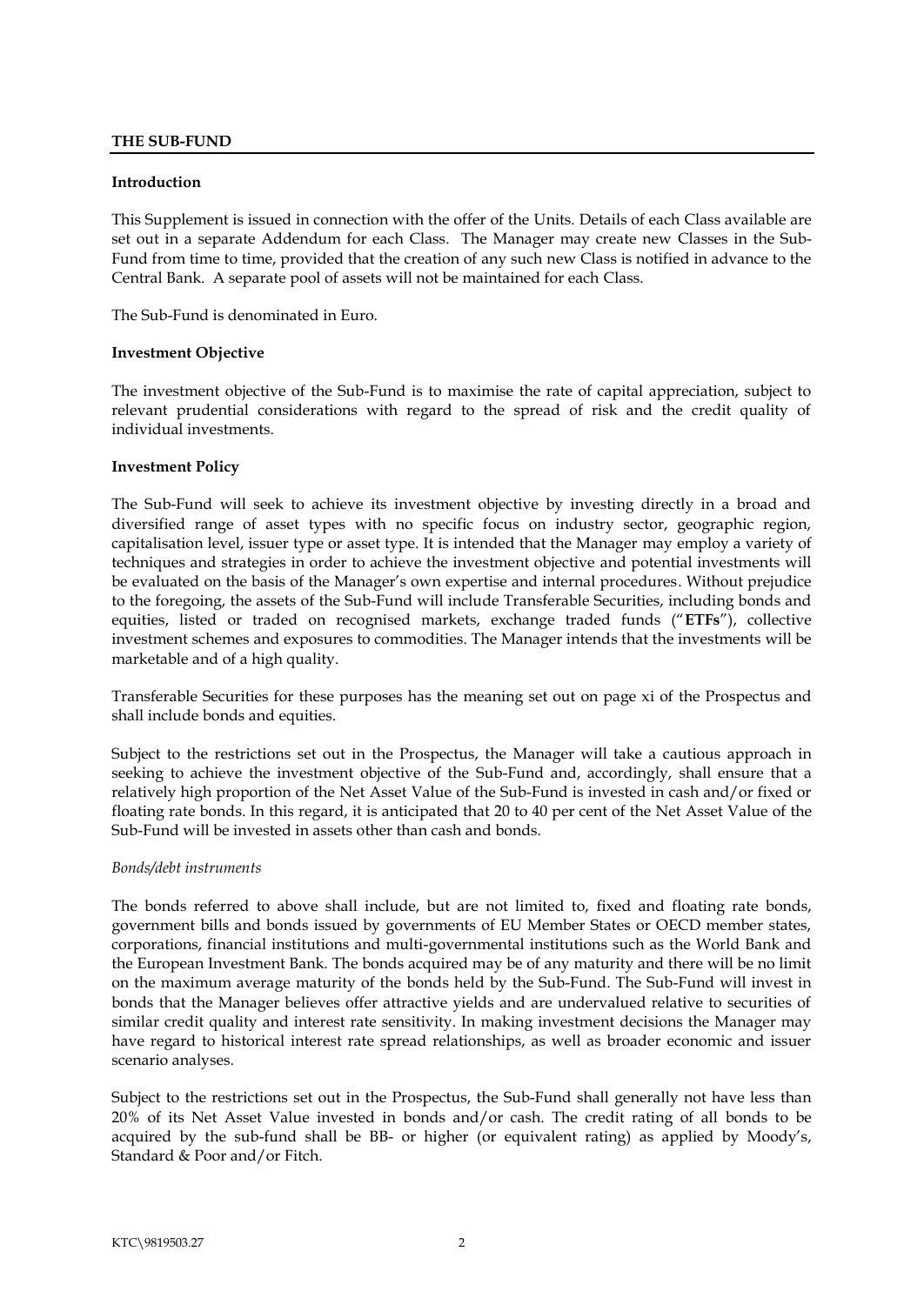#### *Equity exposure*

The equities to be acquired by the Sub-Fund will consist of shares issued by a range of companies operating in different geographical regions (including Europe, North America and Asia) and business sectors (including sectors such as financial, healthcare, consumer discretionary, consumer staples, energy, basic materials, telecommunications, utilities, technology, and industrials). The companies will vary in size in terms of market capitalisation. The Investment Manager will apply diversification criteria to the stock holdings by holding a diverse portfolio that will be subject to change depending on market considerations. The Investment Manager will also adjust the overall level of liquidity of the Sub-Fund as economic circumstances dictate.

#### *Collective Investment Schemes*

The exposure obtained through investment in collective investment schemes will be consistent with the overall investment strategy of the Sub-Fund. The Sub-Fund may invest up to 100% of its Net Asset Value in other investment funds. Furthermore, the Sub-Fund may invest over 30% of its Net Asset Value in another sub-fund of the Trust, subject always to the provisions of the AIF Rulebook. In particular, the Sub-Fund will not invest over 30% of its Net Asset Value in any other sub-fund of the Trust in circumstances where such other sub-fund has invested more than 30% of its NAV in other collective investment schemes. Further, if at any time any other sub-fund of the Trust holds Units representing more than 30% of the Units in issue of the Sub-Fund, the Sub-Fund shall not invest more than 30% of its NAV in any other collective investment scheme. The Sub-Fund may also invest up to 20% of its Net Asset Value in unregulated open-ended investment funds and investors' attention is drawn to the section entitled "Risk Factors" set out in the Prospectus in this regard.

Any investment by the Sub-Fund in other investment funds is subject to the restrictions set out in the Prospectus, and, in particular, the sections entitled "General Rules" and "General Investment Restrictions".

## *Exchange Traded Funds*

The Sub-Fund may invest in ETFs to provide exposure to commodities and Transferable Securities provided that the exposure obtained through such ETFs will be consistent with the overall investment strategy of the Sub-Fund. The value of a commodity-linked ETF typically is based upon the price movements of a commodity index, or some other readily measurable economic variable dependent upon changes in the value of commodities or the commodities markets. Any investment by the Sub-Fund in ETFs is subject to the restrictions set out in the Prospectus, and, in particular, the sections entitled "Exchange Traded Funds", "General Rules" and "General Investment Restrictions".

#### *General Investments*

The Sub-Fund may also invest up to 10% of its Net Asset Value in securities (whether bonds or equity) which are not traded in or dealt on a recognised market. The investments of the Sub-Fund will not be limited to any one industrial or geographical sector.

The Manager may use forward foreign exchange contracts, futures, options and swaps for efficient portfolio management of the Sub-Fund. Any techniques or instruments used for efficient portfolio management purposes are subject to the conditions and limits laid down in the AIF Rulebook and are set out in further detail in the Prospectus under the sections entitled "General Rules – Efficient Portfolio Management", "Exchange Traded Funds" and "Derivatives".

#### <span id="page-5-0"></span>**Investment Guidelines**

The Sub-Fund is subject to the investment guidelines as set out in the Prospectus.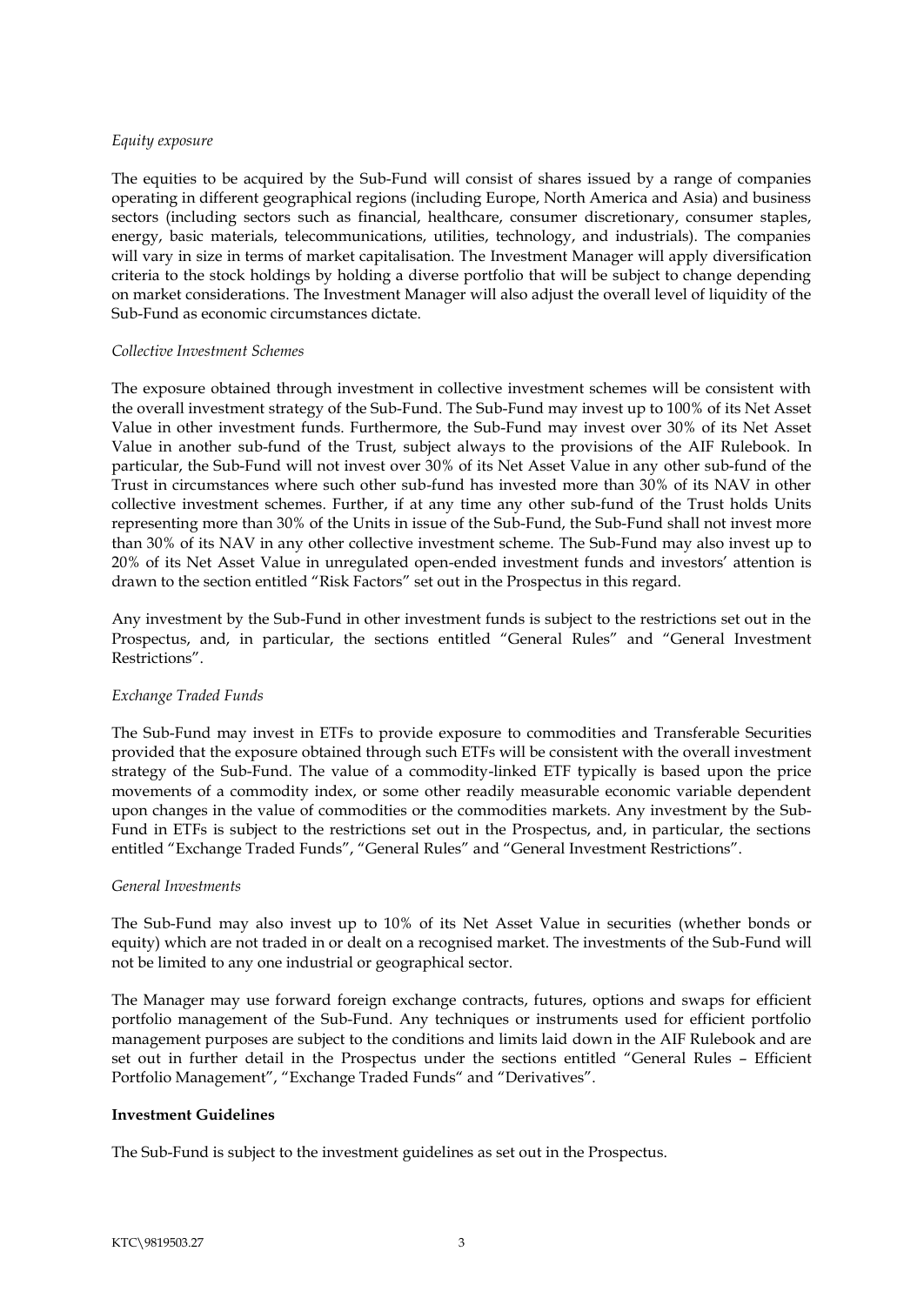The investment guidelines for the Sub-Fund set out above and in the Prospectus apply at each Subscription Date. If one or more guidelines are exceeded for reasons beyond the control of the Sub-Fund or as a result of the exercise of subscription rights, the Sub-Fund will adopt as a priority objective the remedying of that situation taking due account of the interests of investors.

#### **Leverage and Borrowing Policy**

The Sub-Fund will not utilise leverage directly at the level of its investments. However, the Sub-Fund may:

- <span id="page-6-0"></span>(i) utilise derivatives, and in particular, forward foreign exchange contracts, futures, options and swaps, for efficient portfolio management purposes. Details of such derivatives are set out in the further detail in the section entitled "General Investments" above and in the Prospectus under the section entitled "Derivatives". It is not intended to leverage the portfolio of the Sub-Fund through such derivatives and so the value of the relevant position will not be greater than that which would be achieved through the direct investment in the corresponding underlying asset ;
- (ii) utilise forward foreign exchange contracts to hedge and/or gain foreign currency exposure. Details of forward foreign exchange contracts are set out in the further detail in the section entitled "General Investments" above and in the Prospectus under the section entitled "Derivatives". The use of such derivatives will result in leverage, provided always that such leverage will always be within the limits set out below; and
- (iii) borrow up to 5 % of its Net Asset Value for temporary purposes, which will be for the purpose of meeting frictional liquidity requirements and bridging timing differences between transactions.

As set out in further detail in the Prospectus under the section entitled "Efficient Portfolio Management", the Manager shall calculate global exposure pursuant to the commitment approach as permitted under the Central Bank's AIF Rulebook and will comply with the limits described therein. Furthermore, the maximum potential leverage of the Sub-Fund, shall not exceed (i) 100 per cent of the Net Asset Value of any Sub-Fund, as calculated pursuant to the commitment method and (ii) 200 per cent of the Net Asset Value of any Sub-Fund, as calculated pursuant to the gross method (i.e. the sum of the absolute values of all positions as set out in Article 7 of the Commission Delegated Regulation (EU) No 231/2013).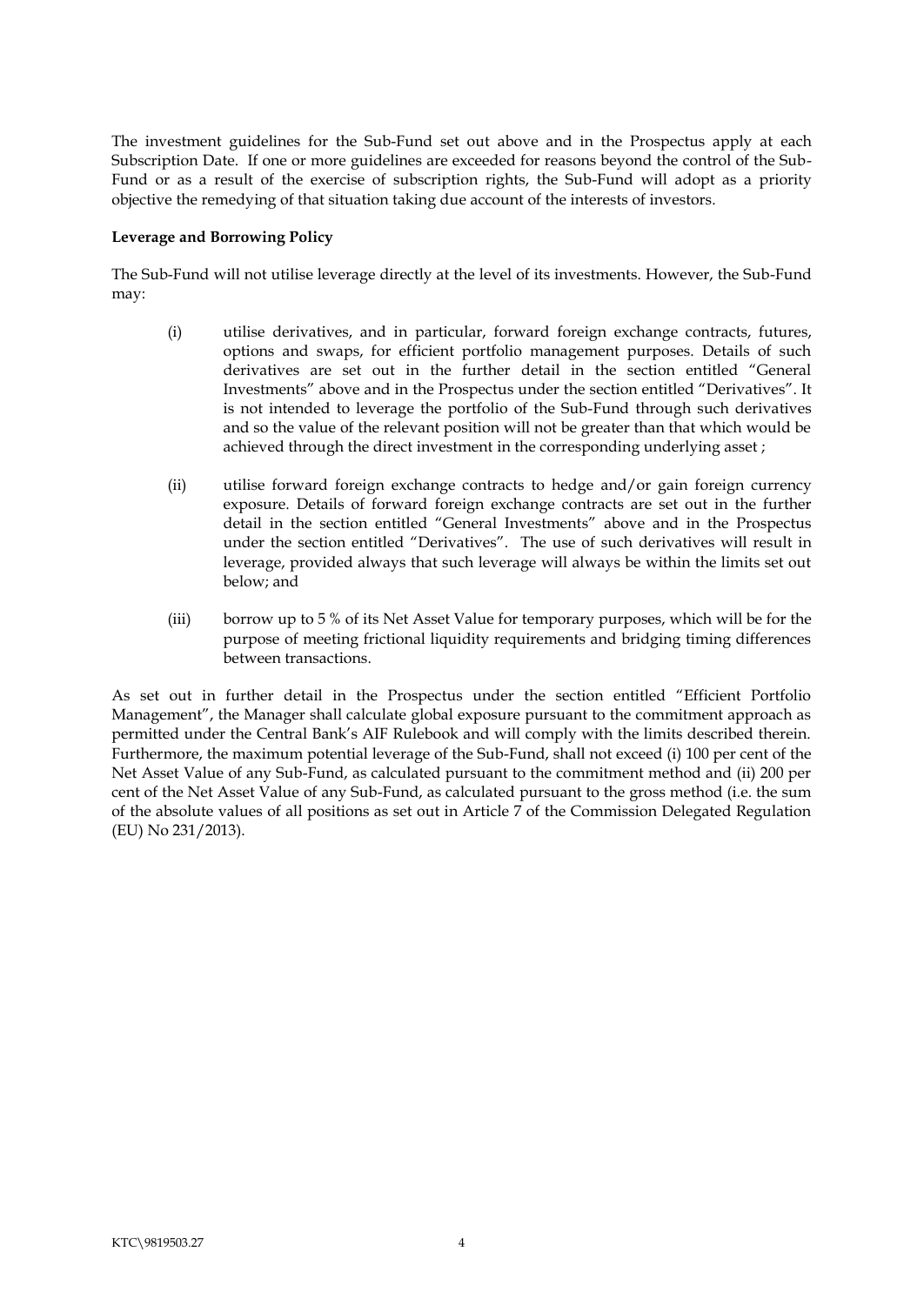<span id="page-7-0"></span>**Certain Additional Risk Factors**

**Investors' attention is drawn to the risk factors set out in the Prospectus.**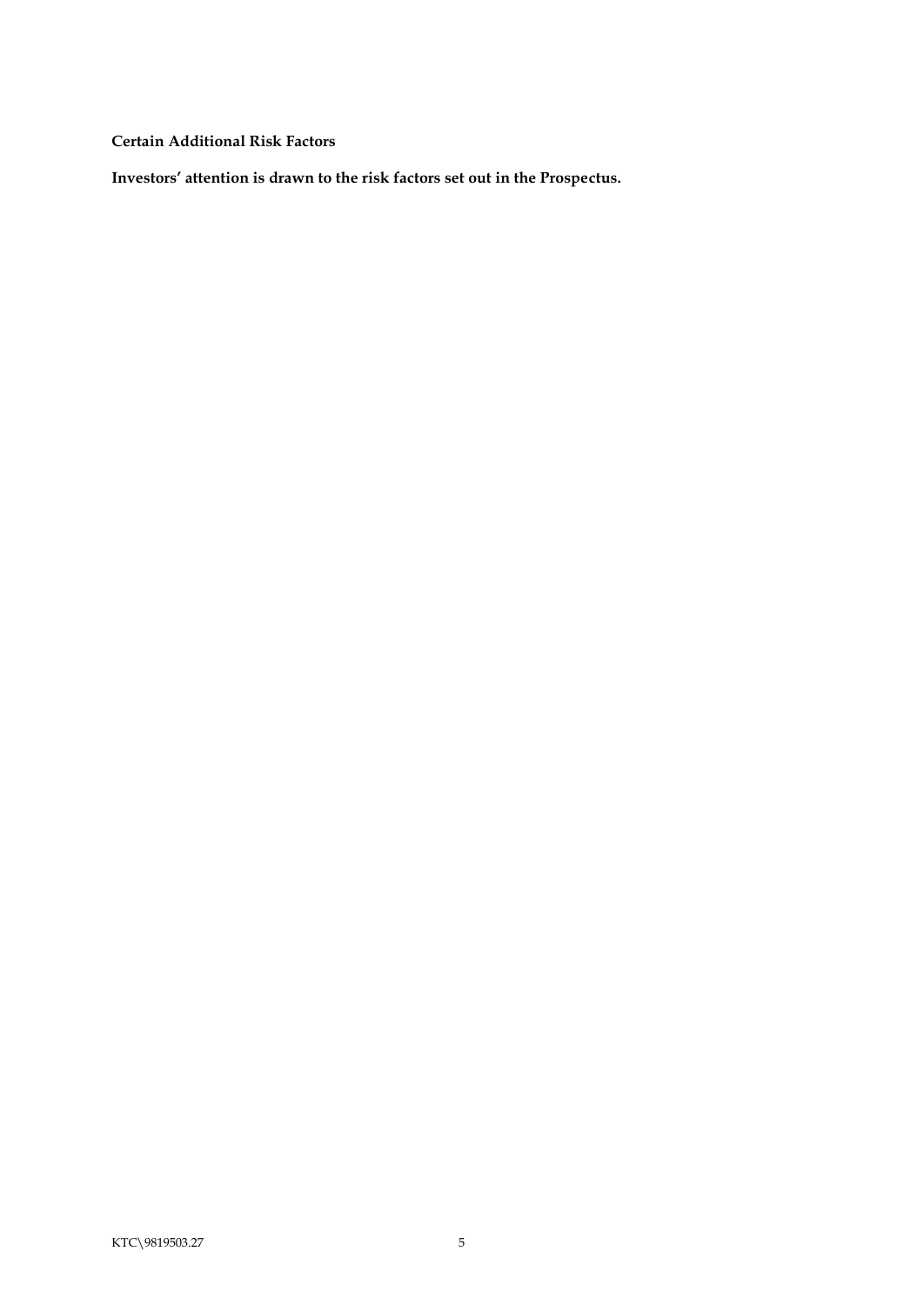# <span id="page-8-0"></span>**MANAGEMENT AND ADMINISTRATION**

Details of the Manager, the Administrator and the Depositary are set out in the Prospectus.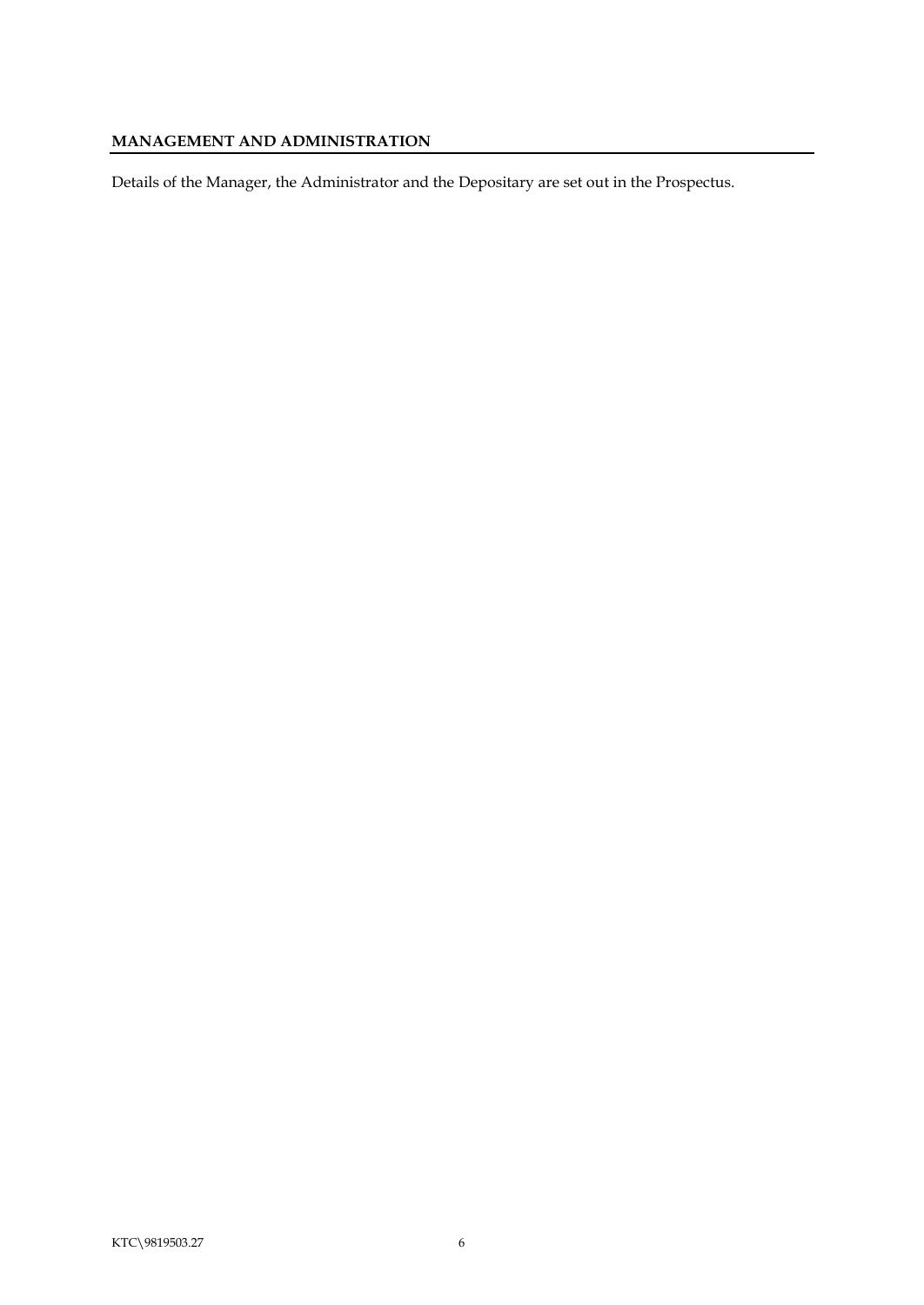#### <span id="page-9-1"></span><span id="page-9-0"></span>**Class of Units**

Units will be available for subscription in the manner set out in the Addendum to each applicable Class.

### <span id="page-9-2"></span>**Subscriptions**

The Units are available for general subscription.

Applications for each class of Unit will be considered only if made on the prescribed application form and accompanied by payment (made by bank transfer), and by evidence that the applicant is eligible to hold Units of the relevant Series.

Investors should complete the Application Form and send it by post, delivery or fax (with the original form and supporting documentation in relation to anti-money laundering checks to follow promptly by post) to the transfer agent set out in the relevant Addendum to be received no later than 4 pm (Dublin time) on the Business Day before the Subscription Date on which Units are to be issued.

Applications will be executed on the next Subscription Date after the Business Day upon which they are received at the Net Asset Value per Unit as at the Valuation Point applicable to that Subscription Date. Any applicable charges will be deducted from the payment and the balance will be invested in Units. Units will only be issued when the consideration monies or other property paid are vested in the Depositary to its satisfaction. Details of any subscription charges will be included in the relevant Addendum in respect of each Class.

### <span id="page-9-3"></span>**Transfers**

The procedure for transferring Units is set out in the Prospectus.

## <span id="page-9-4"></span>**Redemptions**

Units will be redeemable at the option of the Unitholder on each Redemption Date except in the circumstances described herein and in the Prospectus. An anti-dilution levy may be deducted from the redemption price as further discussed below. Units may be redeemed at the Net Asset Value per Unit at the Valuation Point applicable to the relevant Redemption Date on which the Units are to be redeemed. Requests for redemption may be made by post, delivery or fax (with the original to follow promptly by post) to the transfer agent set out in the relevant Addendum. Redemption requests will only be processed on receipt of faxed instructions (or other methods agreed by the Manager) where payment is made to a bank account on record. Redemption proceeds will be payable in the currency in which units are designated..

Redemption requests must be received by the transfer agent set out in the relevant addendum no later than 4pm (Dublin time) on the Business day before the Redemption Date on which Units are to be redeemed. Redemption requests not received by this time will be, subject, to the discretion of the Manager (such discretion will only be applied in exceptional cases and, in any event where the redemption request has been received before the relevant Valuation Point), held over and applied on the next following Redemption Date.

Settlement for redemptions will normally be made by telegraphic transfer or other form of bank transfer to the bank account of the Unitholder specified in the Application Form (at the Unitholders risk). The Fund will aim to pay the redemption proceeds within 3 Business Days following the Redemption Date provided the correct repurchase documentation, including all relevant anti-money laundering documentation has been received. No payments to third parties will be effected.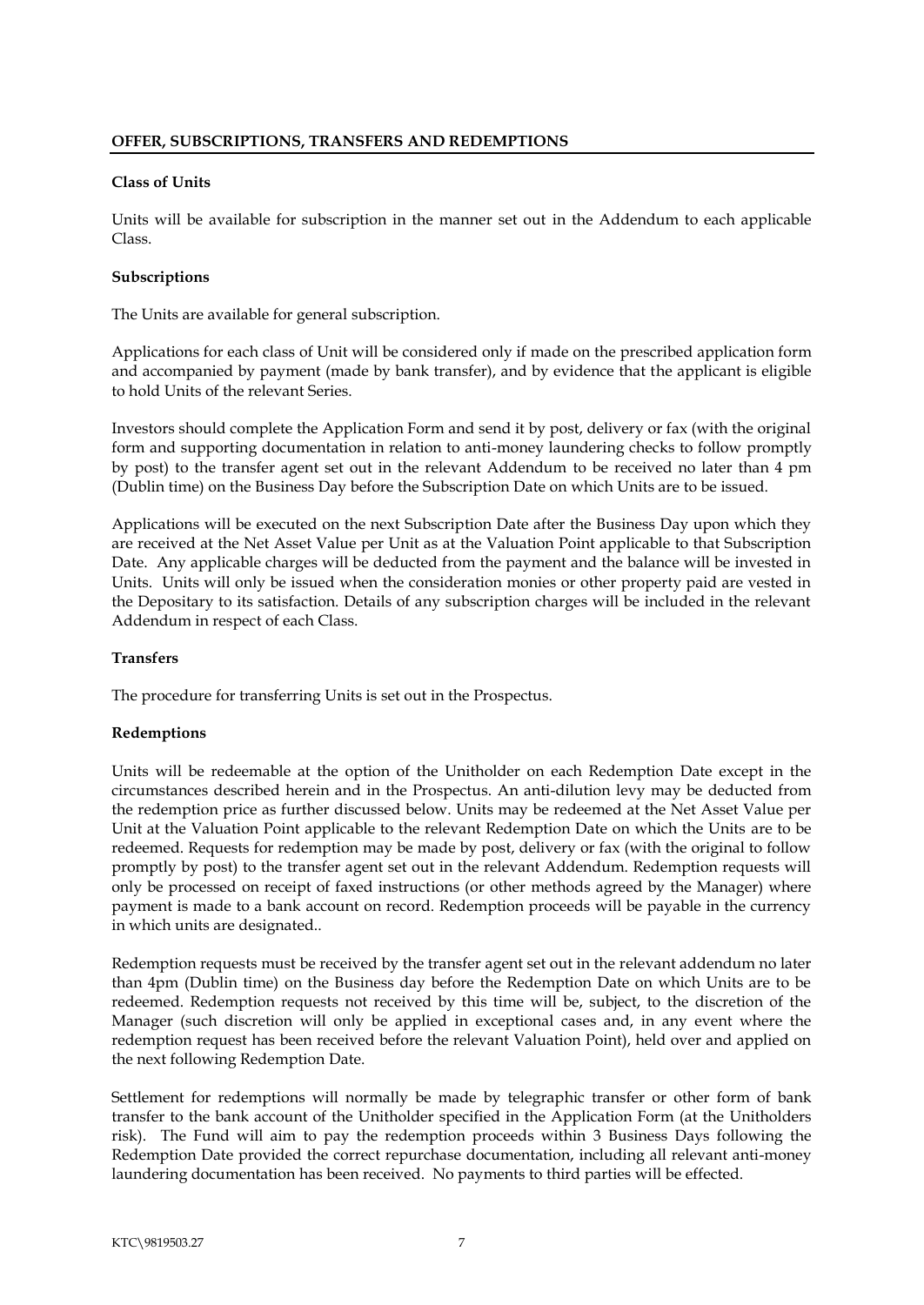As set out in the Prospectus, the Manager also reserves the right, in certain situations, to compulsorily redeem all Units held by a Unitholder. Prior to any compulsory redemption of Units, the Manager will notify the Unitholders in writing.

#### <span id="page-10-0"></span>**In specie Redemptions**

The Manager may, in their absolute discretion, determine that the payment of redemption proceeds shall be satisfied in whole or in part by the in specie transfer of assets of the relevant Sub-Fund having a value equal to the Net Asset Value of the Units to be redeemed. Such in specie transfers may only be made with the consent of the redeeming Unitholder, unless the redemption request represents 5% or more of the Net Asset Value of the Sub-Fund, in which case the consent of the redeeming Unitholder is not required but the Manager will, if requested by such Unitholder, sell the assets which have been allocated to satisfy the redemption request, with the costs of the sale of the assets being deducted from the redemption proceeds which are to be remitted to such Unitholder. The Manager and the Depositary must be satisfied that any such in specie redemption will not result in any material prejudice to existing Unitholders. The allocation of the assets of the Sub-Fund used to satisfy all in specie redemption requests are subject to the approval of the Depositary.

### <span id="page-10-1"></span>**Conversion of Units**

The procedure for converting Units is set out in the Prospectus.

#### <span id="page-10-2"></span>**Variation of Subscription, Redemption and Transfer Procedures**

The Manager and the Administrator retain the right to vary the subscription, redemption and transfer procedures set out herein and the relevant Addendum provided that all Unitholders are notified of such variations. The Supplement, Prospectus and Addendum (as relevant) will be updated to provide for updated procedures.

#### <span id="page-10-3"></span>**Anti-Dilution Levy**

The Sub-Fund may suffer a reduction in value as a result of the costs incurred in dealing in its underlying investments and of any spread between the buying and selling prices of such investments. This is known as "dilution". To prevent this and to protect the interests of all Unitholders including potential Unitholders an anti-dilution levy may be charged, which will be for the benefit of the Sub-Fund.

In calculating the subscription price for Units, the Manager may, on any Subscription Date where there are net subscriptions, adjust the subscription price by applying an anti-dilution levy to cover dealing costs and to preserve the value of the underlying assets of the Sub-Fund. Furthermore, in calculating the redemption price for Units, the Manager may, on any Redemption Date where there are net redemptions, adjust the redemption price by deducting an anti-dilution levy to cover dealing costs and to preserve the value of the underlying assets of the Sub-Fund. Such anti-dilution levy will amount to a maximum value of 1% of the subscription or redemption amount, as applicable.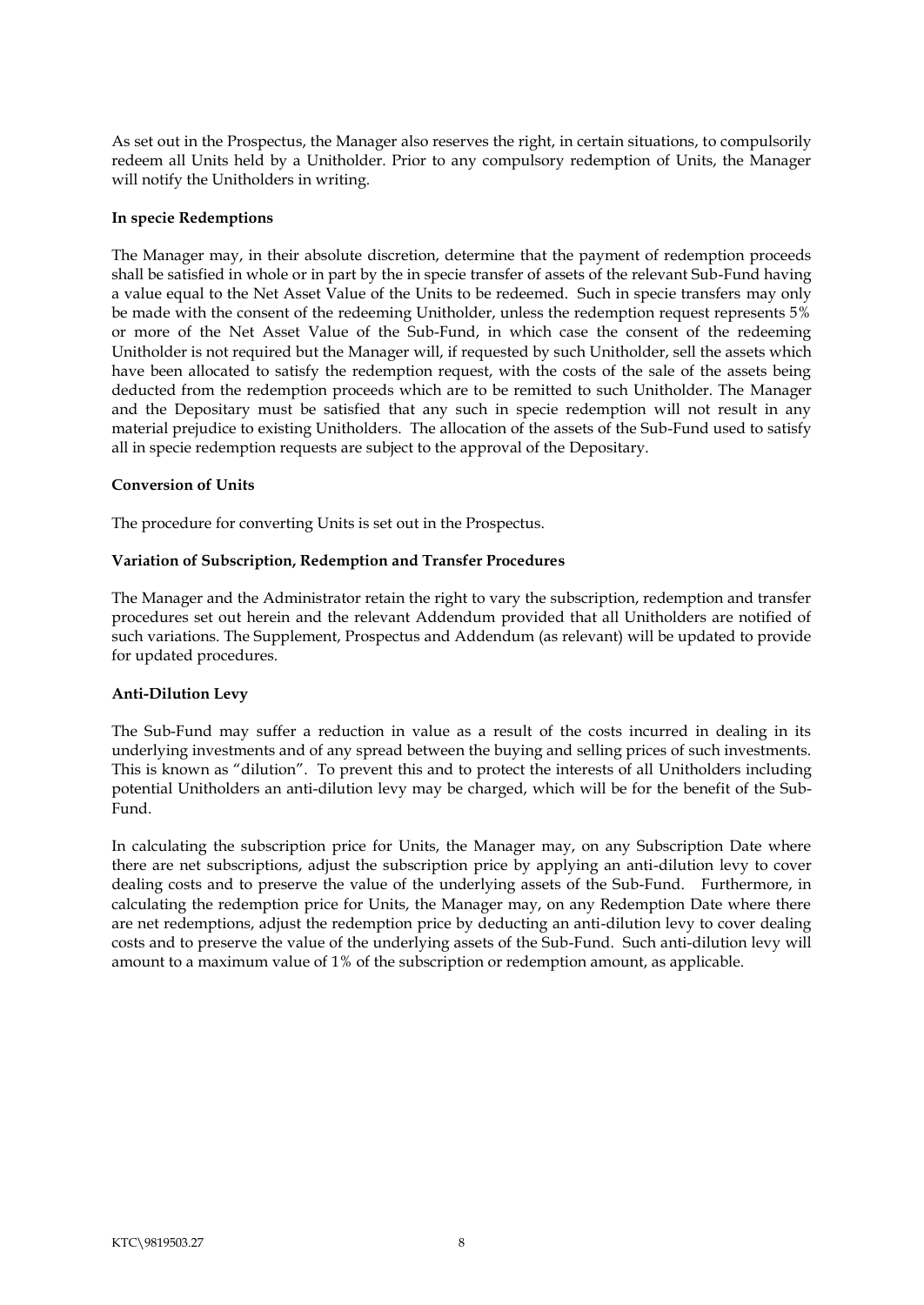### <span id="page-11-0"></span>**FEES AND EXPENSES**

Details of the other fees and expenses are set out in the Prospectus.

### **Manager Fee**

Details of the Manager fee are set out in the Addendum to each applicable Class.

#### <span id="page-11-1"></span>**Depositary, administration and transfer agency Fees**

Under the provisions of the Administration Agreement, the Administrator is entitled to a fee for the provision of fund accounting and administrative services.

Under the provisions of the Trust Deed, the Depositary is entitled to a fee for the provision of depositary services

The total fee that shall be paid to both the Administrator and Depositary in respect of their services (other than transfer agency services – see below) shall, when combined, not exceed 0.40% per annum of the Net Asset Value of the Sub-Fund.

The fee payable for transfer agency services will not exceed 0.10% per annum of the Net Asset Value of the Sub-Fund. The identity of the relevant transfer agent for each Class is set out in the relevant Addendum.

Such fees may be charged to the assets of the Sub-Fund (or, as appropriate, to a particular Class) in such proportions as may be agreed between the Manager, the Administrator and the Depositary as appropriate. The fees will accrue daily and shall be payable monthly in arrears based on the Net Asset Value of the Sub-Fund (together with any applicable VAT).

The Administrator, Depositary and the Manager shall also be entitled to receive, out of the assets of the Sub-Fund, any properly vouched out-of-pocket expenses incurred in the performance of their duties. Furthermore, The Depositary is also entitled to be reimbursed out of the assets of the Sub-Fund for sub-custody and transaction charges, which are dependent on trading volumes and local market costs and which shall be charged at normal commercial rates.